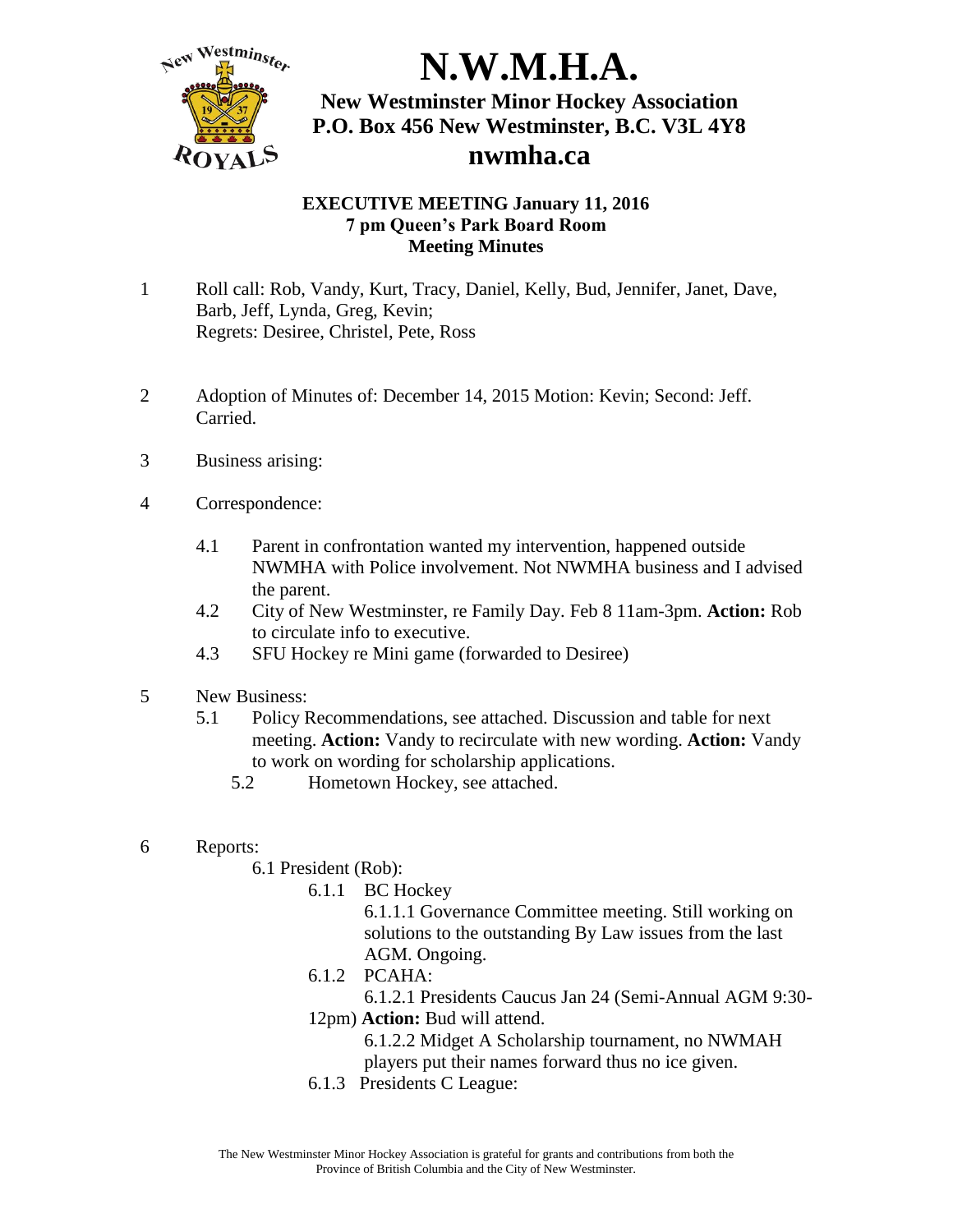

6.1.3.1 Championship Days March 5-6, RIC. NWMHA needs 3 volunteers for March 6 late shift approx. 3pm (actual time TBA). **Action:** Vandy, Kelly and Tracy will volunteer.

6.1.3.2 Hockey 2 games with cross ice. Number of volunteers on score sheet is an issue. Learning issues and this may need a rule change.

6.1.3.3 Score sheet rule interpreted differently, needs clarification.

6.1.3.4 Midget C Scholarship tournament next season approx. Dec 5-12.

#### 6.1.4 NWMHA:

6.1.4.1 Peewee C1 rematch versus Arbutus attended in place of attending my team game Saturday Jan 9 at QPA. Thanks to Kelly for putting an experienced crew on the ice. Well officiated game. Thanks to Kelly, Kevin and Pete for attending, as well as the Hockey Director of Arbutus and the League Manager. The game was very quiet, and anti-climactic given the anxiety over the rematch from a bad November game.

6.1.4.2 Aaron Loughhead passed away the evening of Dec 22, 2015.

-Past player and assistant coach

-Funeral Dec 29<sup>th</sup>, attended by many NWMHA past and present players, coaches and families. Jersey donation made.

-I approved memorial crests for the Midget A and Juvenile A teams, as both teams have players coached by Aaron over the last three seasons. Small expense within equipment budget.

-Donated ice for an Aaron Lougheed Memorial game to raise funds for a private scholarship for NWMHA players. -Scholarship set up work.

-Family and Friends doing fundraising and will advise and contribute to NWMHA annually. Treasurer did not want to have to administer multiple revenue sources, better to receive cheque annually or a total lump sum.

-Family and friends set criteria

-NWMHA takes applications and awards annually until funds run out or account folded into NWMHA

#### *The Aaron Loughhead Award (Privately Funded)*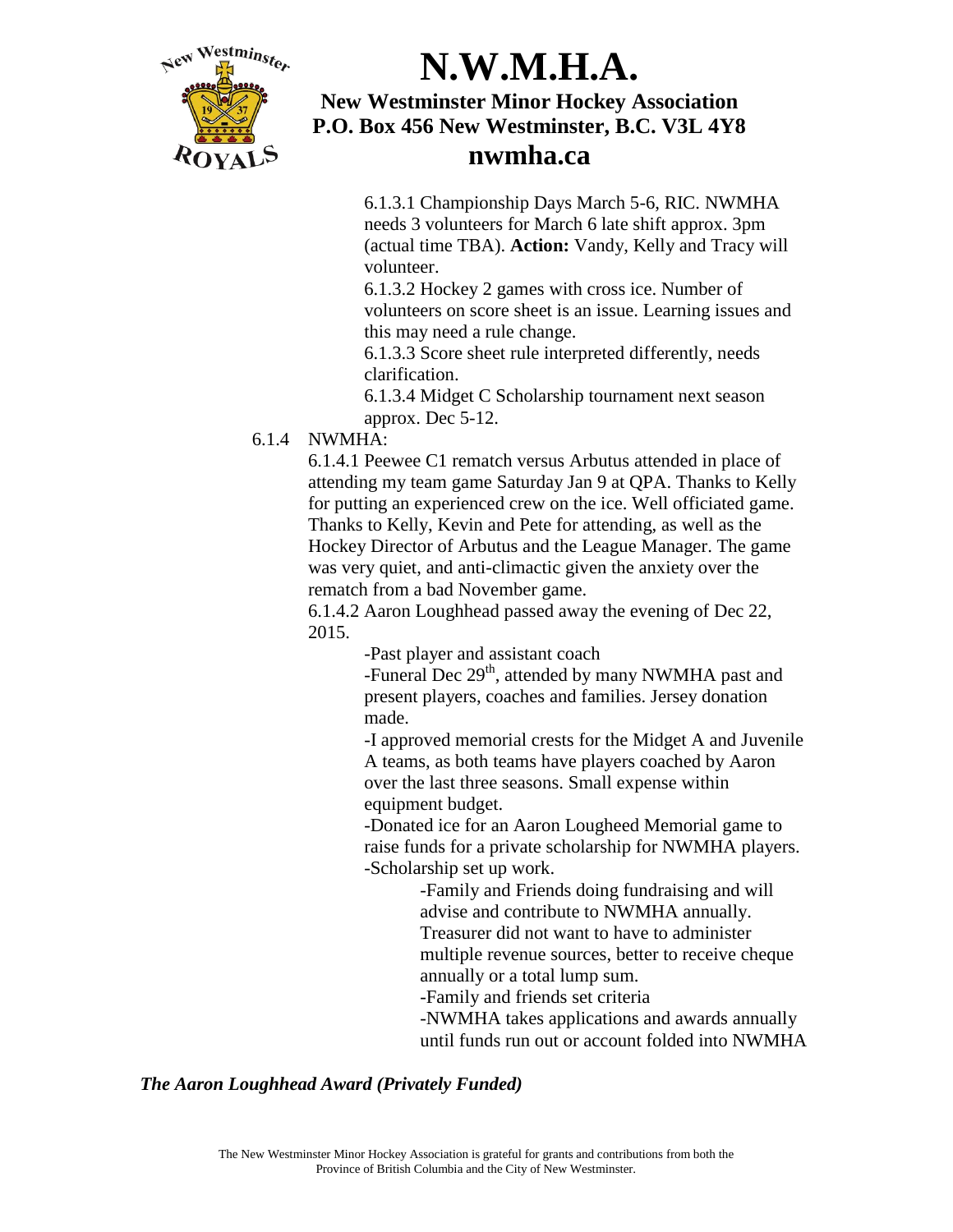

*(plaque and scholarship towards higher education, value to be determined by the Aaron Lougheed Memorial Fund committee)* 

- *· Rep level Midget or Juvenile skater*
- *· Strong hockey skills, tenacious, dedicated, a leader on and off of the ice, an excellent teammate and always a team player*
- *· Maintains a C+ grade average or better at school during the year in which they apply.*

*A C+ average is defined as a minimum 2.50 Grade Point Average based on the 4.0 grade point scale (A=4.0, B=3.0, C+=2.5, C=2.0, C-=1.5, D or I=1.0, E=0.0). No attempt will be made to assess the difficulty of the course load taken by the player (e.g., vocational vs. academic subjects).* 

6.2  $1<sup>st</sup>$  Vice President (Dave):

6.2.1 Vancouver Giant Fundraiser: Volunteer list complete with 33 people; intermission H3 players almost confirmed; 655 tickets have been sold; will have tickets by Thursday to distribute to all managers. Montecristo will give a gift to the hockey mom of the night. The game is scheduled for Friday January  $22<sup>nd</sup>$ 6.2.2 Hometown Hockey: starting to collect prizes. Have received game-used signed Kyle Turris stick and brand new Turris jersey, plus

a few restaurant gift certificates; will continue to collect in January. 6.2.2 Scotiabank on the sponsorship papers signed in December, 2015.

6.3  $2<sup>nd</sup>$  Vice President (Daniel):

#### 6.3.1 **Herb House Tournament**

- 18 teams participated
- Over \$1,000 in donations provided by significant number of new corporate sponsors
- No significant issues incurred
- Mayor Jonathan Cote participated along with Herb House family members
- Printed program was sub-par. Printer forgot to include most of the paid advertisements submitted by the local teams. Their contract has been terminated effective immediately. **Action:** will be creating our own
- T-shirts and MVP towels supplied on time and looked great.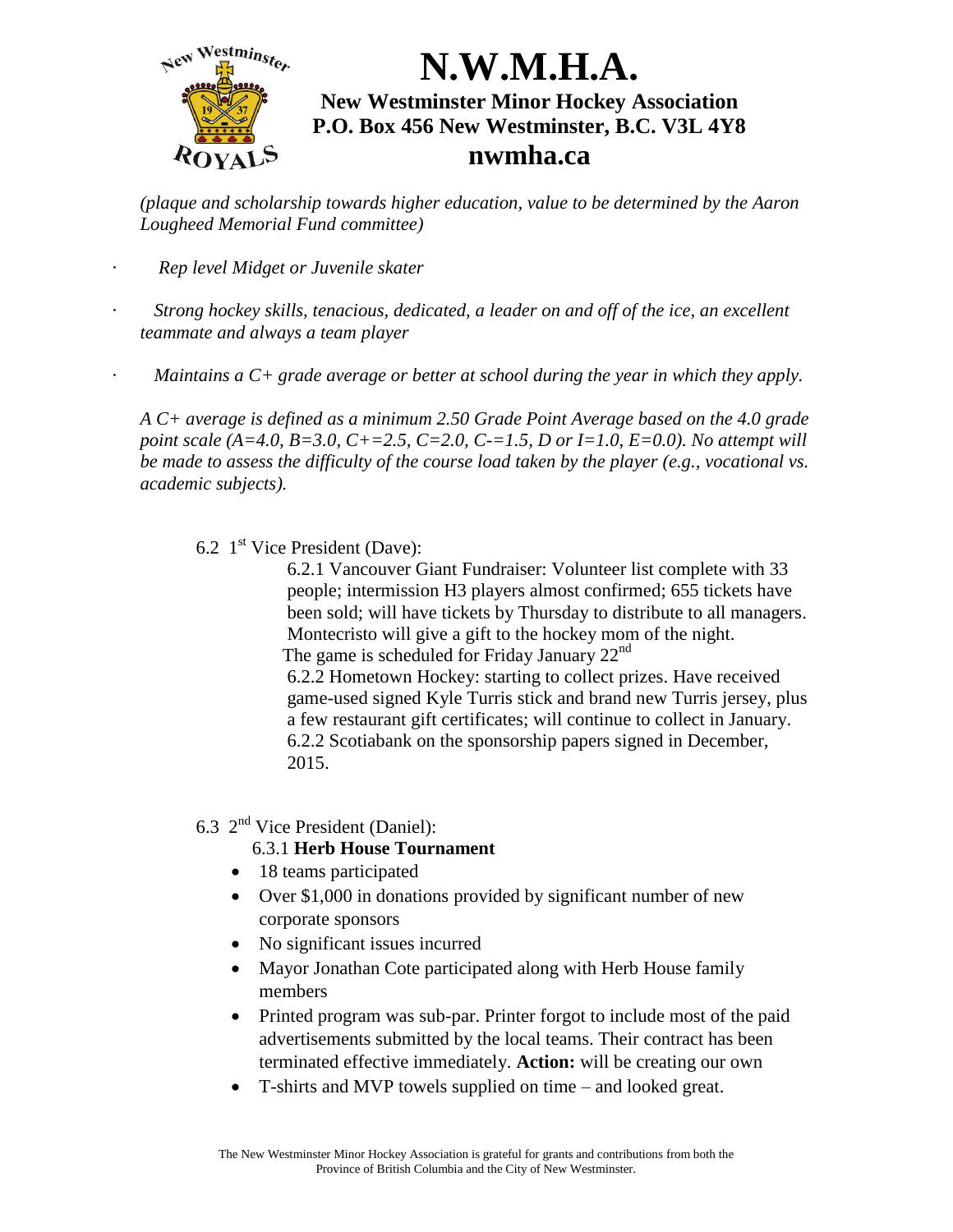

- Thank you letters have all been sent out to sponsors.
- All post tournament paperwork with PCAHA and BC Hockey completed.
- 8 respondents to our post-tournament online survey
- o Very positive feedback overall
- o 88% said registration process was extremely easy or quite easy
- o 100% said experience as QPA registration was either "excellent" or "good"
- $\circ$  The free drink coupons & MVP towels most appreciated by the players
- $\circ$  The free printed program was most appreciated by the family  $\&$  friends
- o Majority chose the NWMHA website and email as preferred method to be kept up to date on tournament info.
- o Compared to other similar events they have attended, 63% said our tournament was "excellent". 25% said was "very good".

### Some feedback from team managers:

*"On behalf of the parents, players, coaches and myself we would like to thank you and your staff for your hospitality and a job well done. We've been a participant at the Herb House Tournament for several years now and each year we look forward to this event."* **Robert Picco – PoCo Midget A1**

*"Just wanted to send you a note to say thank you. I have been involved in minor sports (both baseball and hockey) since 1993 and have attended countless tournaments. I have never had one so well organized and communicated as this one. The idea you had to send out weekly updates, excellent. The idea of having a schedule put together and distributed weeks ago, perfect and all of the stuff you have planned for the event, hats off to you guys"* – Lyall Sharman - Manager Aldergrove Bruins A1

### 6.3.2 **Al Hughes & Bobby Love Tournaments – March 12-15**

- Will be designing and printing the tournament program in-house.
- Must raise min \$1000 to cover printing costs.
- Already secured a \$500 advertisement from Key West Ford. Very confident remainder of the funding will be raised by end of January. Letters sent to 15 local businesses & elected officials.
- TFG Plumbing agreed to sponsor spring tournament (also donated a basket for Herb House).
- New West realtor [Ippolita Corcione](http://ippolita.ca/) from Park Georgia Realty will sponsor all of the intermission trivia prizing – value of approximately \$500
- 18 teams have registered and paid. 3 teams from Vancouver Island.
- Schedule is being worked on and should be completed within a week.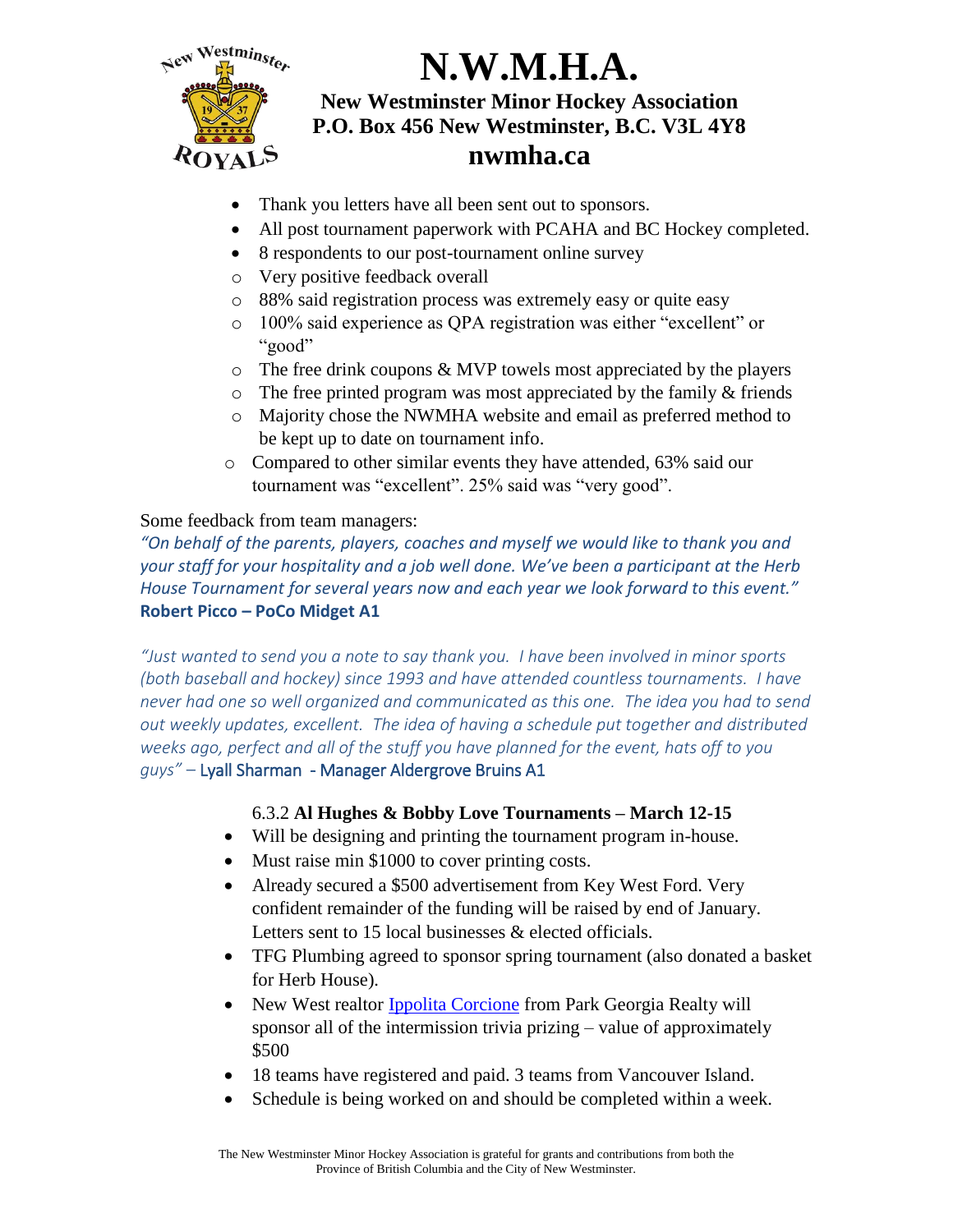

- One team from Alberta & one from Kootenays wanted to participate but applied too late. The Alberta team confirms they want to participate in 2017.
- First meeting of tournament committee took place on Wednesday, January  $13^{\text{th}}$

### 6.3.3 **Rogers Hometown Hockey**

- Designed PDF flyer to promote Hometown Hockey Rally & events
- Attending meeting with City of New West on Jan  $8<sup>th</sup>$
- Drafted email to players & families to be distributed on Jan  $14<sup>th</sup>$
- Donations/sponsors for Friday Night Rally Event
- o \$2000 travel voucher from Park Georgia Realty & Derrick Thornhill
- o One night stay & breakfast at Fairmont Chateau Whistler Hotel
- o Jerseys & sticks from 3 NHL players. Two have already sent them in.
- Money raised from ticket sales on Friday night earmarked for financial assistance program
- Agreed to be "DJ Dan" and play music on Feb 12 during public skate
- Will do the live calling for Bantam Game at 6 pm
- 6.4  $3<sup>rd</sup>$  Vice President (Tracy):

6.4.1 Photos: All handed out. No retakes will be done but for those players that would like to get individual pictures can contact the studio directly and make arrangements to go the studio and get their picture taken. THEY WILL NOT APPEAR IN THE TEAM PHOTO. **Action:** If DMs need team photo, let her know. Jana, AAA Photo

5262 Rumble St. @ Royal Oak Ave Burnaby, B.C. V5J-2B6Tel: 604-451-9622

6.4.2 Social: Deferred to October 2016

6.4.3 CRCs and Safety Certifications: all current.

6.5 Treasurer (Kurt):

6.5.1 Operating Statement: nine months ended Dec 31, 2015. Statement shared.

6.5.2 New Westminster City Amateur Sports Grant: 2015 expenses submitted in December.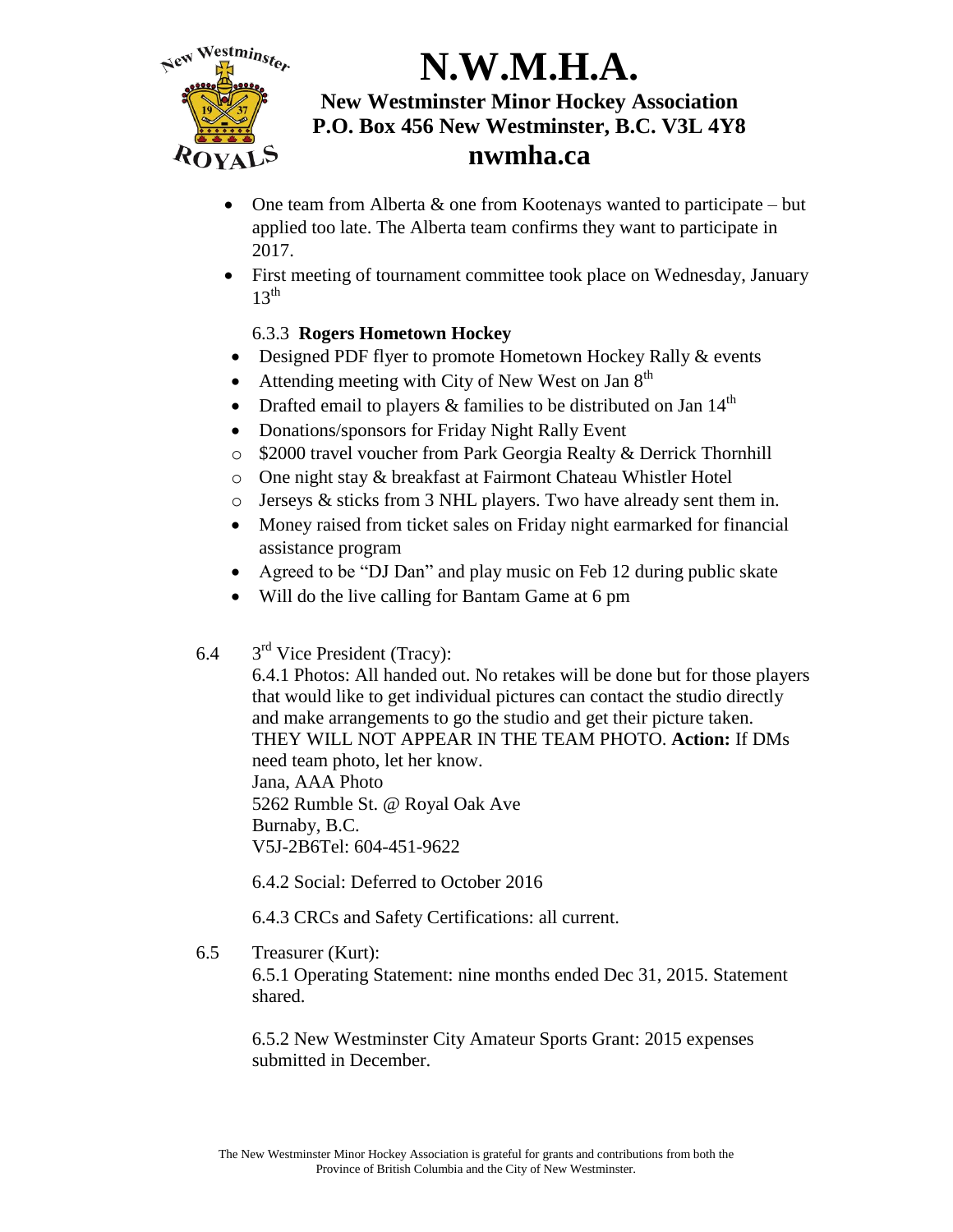

6.5.3 Paid \$500 scholarship to player in December (was granted award in April).

6.5.4 **Motion** to increase the registration fees commensurate with the 3% ice fee increase. Motion: Greg; Second: Jeff. Carried.

6.6 Registrar (Janet):

6.6.1 Registrations: 422 total registrations to date; Just recently before Christmas, 1 player "quit" on the Midget A2 team and has been released. Proposed Early Registration date**:** Feb 22 - March 31, 2016 pending approval.

Tax Receipts: Available anytime from Feb 8th **upon request to me**

at: [registrar@nwmha.ca](mailto:registrar@nwmha.ca) **Action:** DM's please let your team managers know. I have had a couple of requests for tax receipts from 3-5yrs ago which I can produce. If anyone is still trying to complete their taxes from years ago, I can provide them with it (if possible) they just need to ask.

6.6.1 Certifications**:** 5 assistant coaches were released after Dec 1st and Dec 15th respectively. 2 of the coaches were placed on the "volunteer" roster to allow them to be on the ice during practices only. They are not certified to be "gatekeepers" on the bench as of Dec 16th because they are no longer on the rostered team. 2 teams with deficient Safety Persons – we were notified by the Risk Manager from Pacific Coast that there were 2 teams without a designated safety person after Dec 31st. This was resolved before the notice came out. The managers and coach were fully aware of the situation prior to the deadline and were successful in naming their alternate safety person on their respective team. 2 of the safety persons named previously decided either not to be the safety person anymore or refused to complete their Respect in Sport/Safety Course. Cumulatively, we have over 70 team officials who have done their Criminal Record Check. There are still more coming in after Christmas.

Note: Respect in Sport re-certifications: if a team official's RIS expires AFTER the Dec 1st(A teams) and Dec 15th(C teams), they are required to recertifiy on-line before Feb 1st or before playoffs begin. The rosters will be FROZEN and no changes or corrections can be made by me during playoffs and championships. BC Hockey will be making releases prior to championships.

Division managers will be notified of any team officials whose Respect in Sports have expired during Dec 15th until March 31st, the deadline to complete their re-certification of their RIS is Feb 1st.

HC Safety Person course: Only good for 3yrs. All HCSP taken within the 2012-2013 season will expire on August 1st, 2016.

#### **Playoffs/Championships:**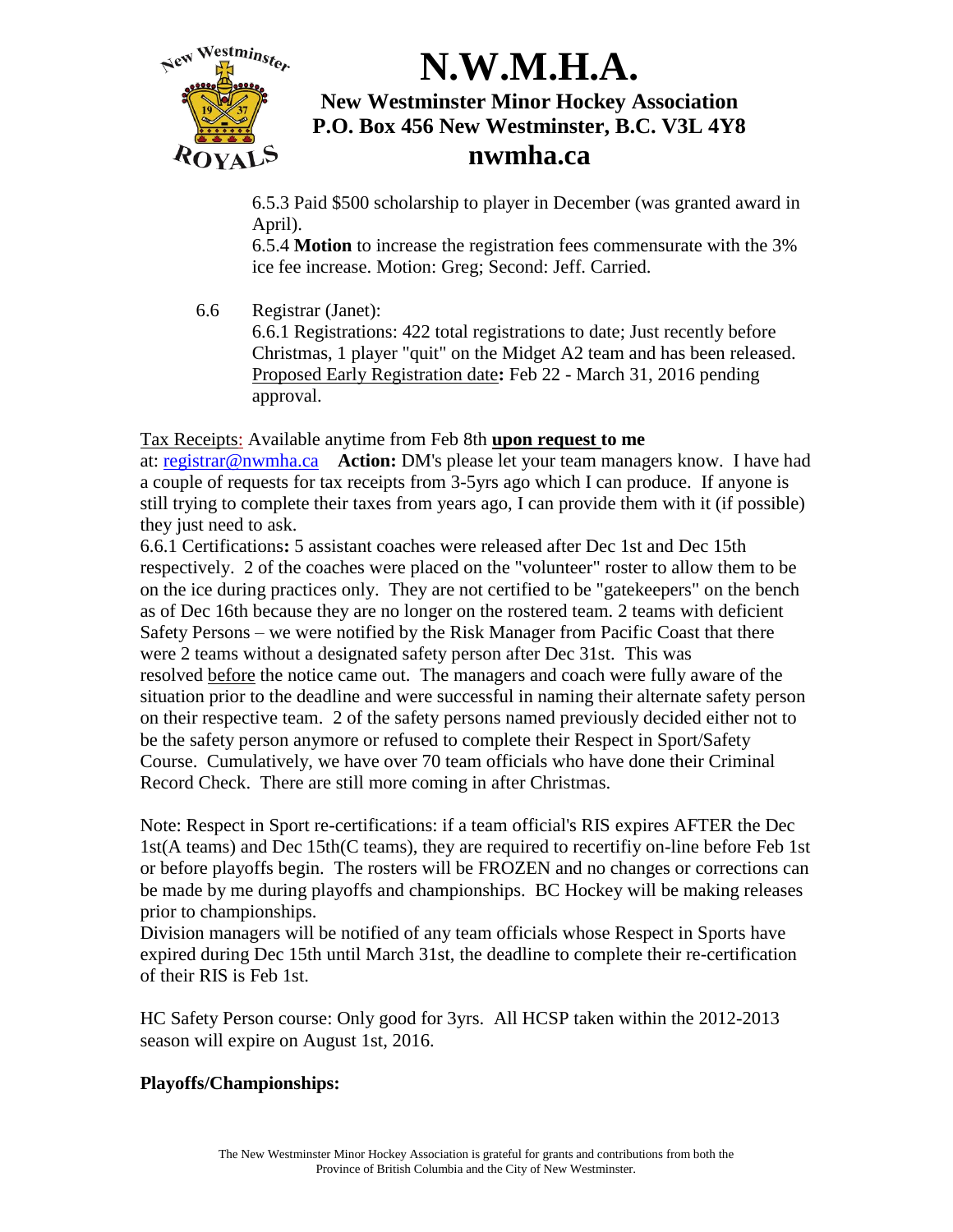

- Both PW A1 and A2 withdrew from participating in the Championships this year.
- Deadline to make this request was December 31, 2015
- Both teams will automatically be scheduled for the President League A Series

- Any team official without a valid RIS certification prior to playoffs will be released. Please see above....

#### **Volunteer Roster:**

- if you have any registered player (<19yrs) who has been skating on the ice with a team during practices, please let me know so that I may add them to the volunteer list. Especially for those who are looking for volunteer hours to satisfy their curriculum/school credit requirements.

- 6.7 Secretary (Vandy): nothing of note to report.
- 6.8 Coach Coordinator (Pete):

6.8.1 Request for feedback on coach mentorship program sent to all coaches. Requested feedback for early January. Feedback so far (4 coaches) has been extremely positive. Request for feedback from RPM on our coach mentorship program from RPM on our coaches and how they are progressing. Requested info for early January. Plan to share feedback with group. Request sent for parents to fill out coach evaluation forms to give us some feedback and a mid-season snap shot. Request sent through DM's to circulate to membership.

6.8.2 NWMHA Power skating / skills plan received from Rory for remainder of season. Reminders to encourage enrollment in power skating program were sent to DM's to circulate to membership to capture anyone that is not on the current RPM contact list.

6.8.3 No ice available to run a coach's clinic. This is disappointing…these clinics are important and a way to get coaches together to network in a larger setting. Ice should be allocated for this ahead of time. Need to ensure this next year for September.

6.8.4 One Atom head coach had to be removed for not completing required certification by the deadline. Was replaced by qualified assistant coach.

6.8.5 Team Selection Policy Project – Had our first meeting December 29 to review and discuss the current policy and discuss edits and changes. Changes were made and re-circulated to group and is under review for additional discussion and edits. Additional meetings to be scheduled to accommodate. We will not meet the January deadline. Need to discuss revised timeline to complete the project and possible new chair. Want to thank Barb for taking the notes and making the edits and want to thank the group for their input and assistance. Timeline Revision Required - TBD 6.8.6 Service Provider Market Sound – *not started* - Have organized a small focus group and will be working with Rob, Barb and Kurt to engage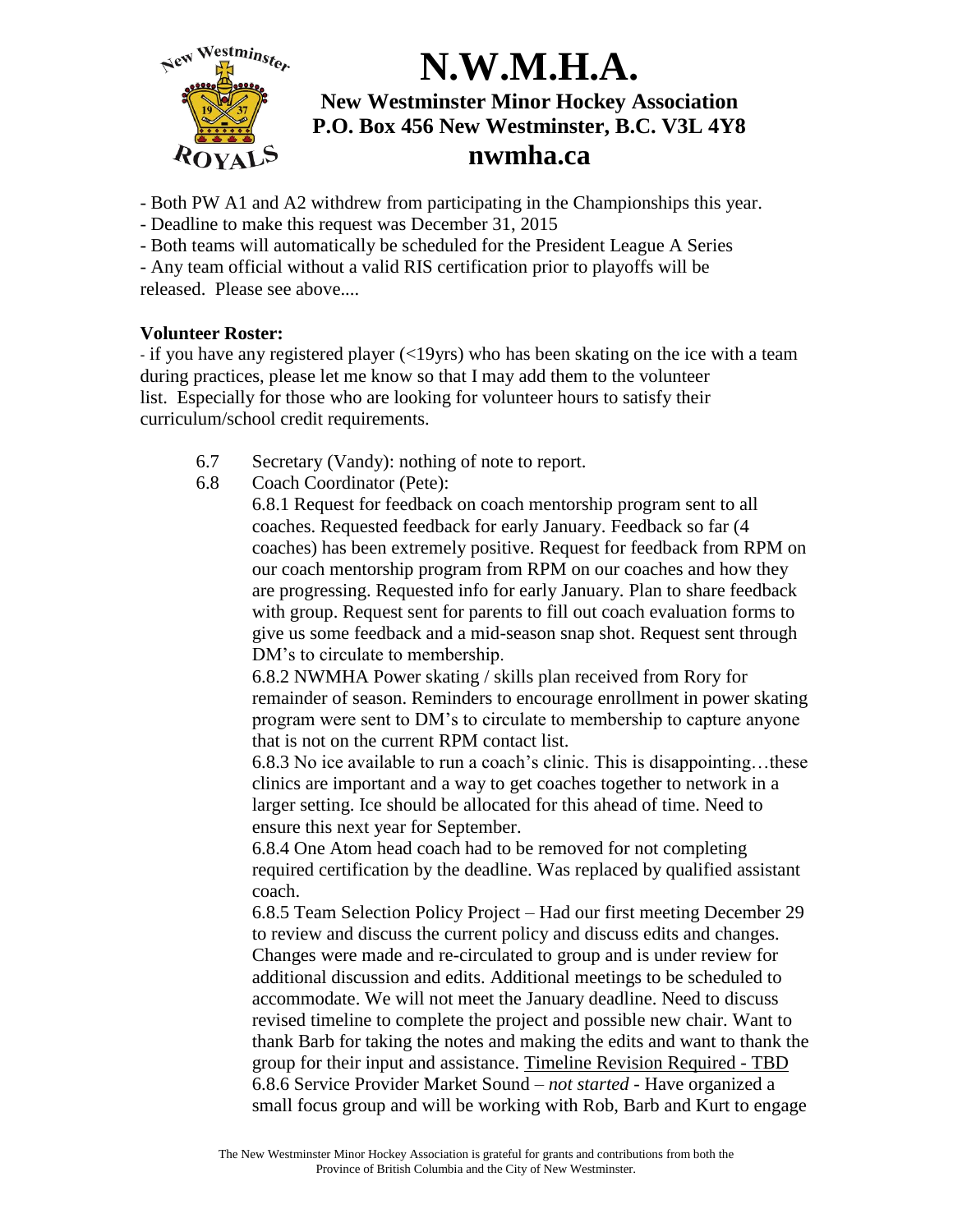

different hockey development service providers to provide a quote for services. The project group will meet to design the material to send to the market, analyze and evaluate any proposals and bring any recommendations forward to the Board. Timeline Mid-January and complete end of March.

6.8.7 Recent Item – Standardize Rep tryout evaluation/assessment forms – Timeline – March – May 2016

- 6.9 Equipment Manager (Kevin): Aaron Lougheed Memorial patches were designed, manufactured and distributed Wednesday of last week, thanks to Bud. The Juvenile and Midget A1 team have them. Total cost \$262.
- 6.10 Ice Allocator (Lynda):

6.10.1 Have received the new schedules and sorting out conflict game ice slots.

6.10.2 We donated a minor hockey ice slot yesterday, Sunday Jan  $10^{th}$ , to hold the Aaron Lougheed Memorial Game to help raise money for the scholarship in his name. Thank you to Kevin for supplying jerseys. 6.10.3 Have ice for the upcoming tournaments and Leanne is doing schedules.

6.10.4 Tried to find ice for a Midget or Juvenile Scholarship game but unable to do so. Looking for tryout ice for the Scholarship team tryouts, but doesn't look good.

6.10.5 Understand that we will be losing ice for Hometown Hockey so need to do some rescheduling for that.

- 6.11 Referee-in-Chief: Vacant
- 6.12 Referee Allocator (Kelly):

6.12.1 Upgraded six officials and they are now able to line Bantam games in zone 6.

6.12.2 I have been able to get 28 officials to the proper grading in assignr. 6.12.3 I have removed 28 names from our system because of the following: they are no longer certified; they are from other associations and I don't know why they are there; they were apparently part of past RIC's staff and no longer interested; and, they have never requested any shifts.

6.12.4 Some of our officials were called by Paul Willing to help out at the Pat Quinn Classic Tournament for AAA and better Pee Wee or Bantam players.

6.12.5 Still pairing strong officials with others in need of support. Looking to build a strong support network.

6.13 Division Managers:

6.13.1 H1-2 (Desiree): Absent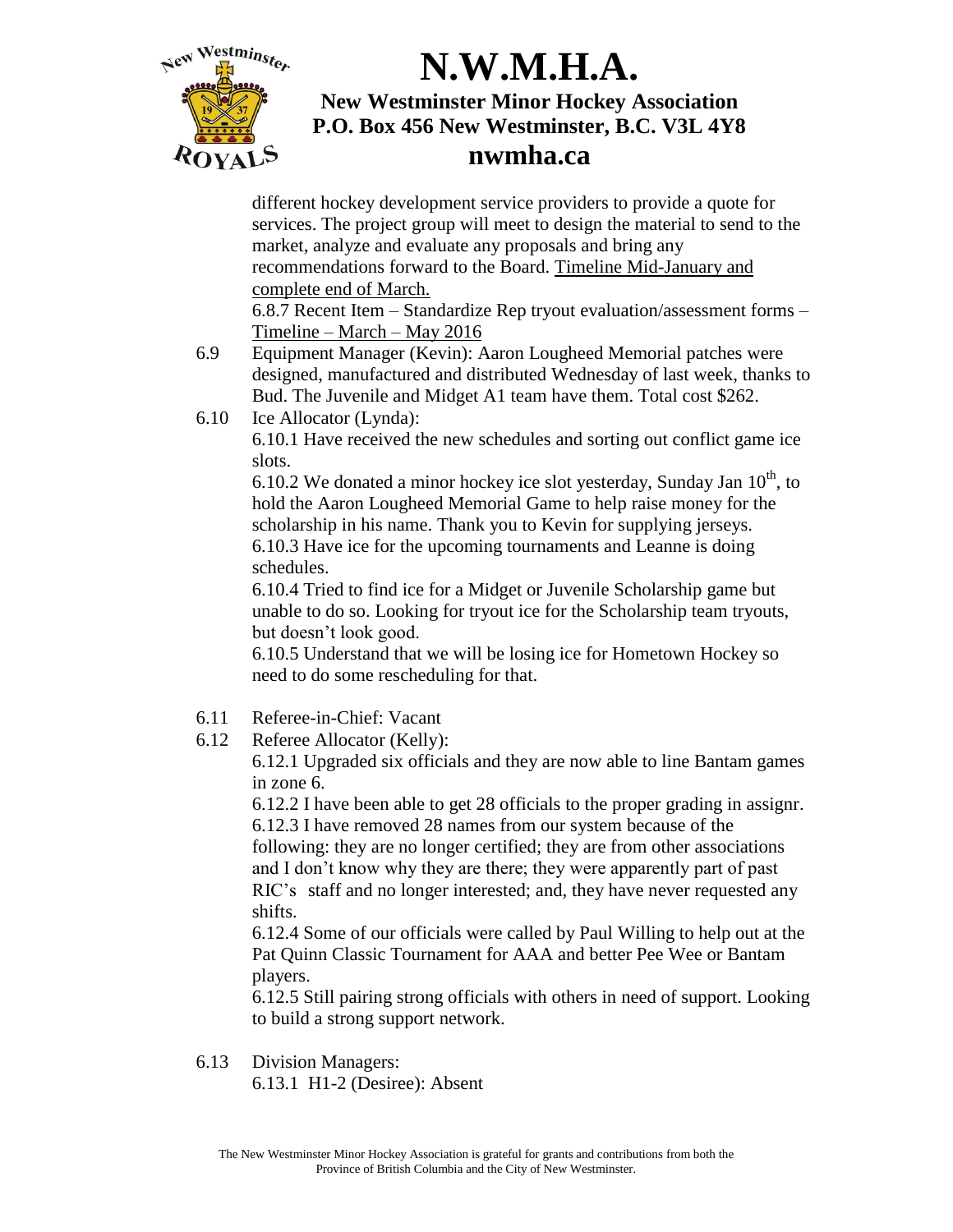

H1: nothing to report; H2: schedule was done, then retracted, and now we are playing league games with ongoing revisions. C2 attended the RIC Trail Applicants tournament Jan 1-3.

#### 6.13.2 H3-4 (Jeff):

H3: one team in Xmas tournament; other team in Spring tournament.

H4: Only one Both hockey 4 teams play in Xmas tourney. The C1 team went 3-1 and the C2 went 3-0-1. Both team are winning about 75% of their games.

- 6.13.3 Atom (Barb): All teams in Xmas tournaments. A1 team won their tournament. Nothing else of note.
- 6.13.4 Peewee (Bud): Quiet. Nothing to report.
- 6.13.5 Bantam (Greg):

C Teams are playing well and in good positions in their respective divisions. C1 entered and won the Coquitam Tournament over Christmas, C2 was in the Richmond Christmas tourney and lost in the quarter finals. Discipline issue with player in the division seems to have settled down after his suspension. He came back to the team and has been behaving himself, and playing very well. He was named game MVP in the tournament gold medal game.

Coaches are having trouble with the early afternoon practices, very difficult for the players to get there, lots of players miss negatively impacting the teams' performance and ultimately the players experience. One coach suggested that even 15 mins later would help.

A1 team is still struggling with their records but it appears that there has been some progress with the team in other important areas.

Bantam A Coach Robert Nasato

Record 0-8-5 16 points 10th place Undefeated in 2016, 4-4 vs Surrey A1, 4-3 win (first since October) vs PoCo A1.

#### C1 Coach Kevin Gray

Gold division 5-7-2 21 points only 9 Spt points 7th place -Winners of the Bantam Chill Tournament in December 2015. (6 Wins 1 tie) -Alicia Narain being invited to attend the BC Hockey Girls Tryouts. (She didn't make it, but gained some valuable goaltending experience)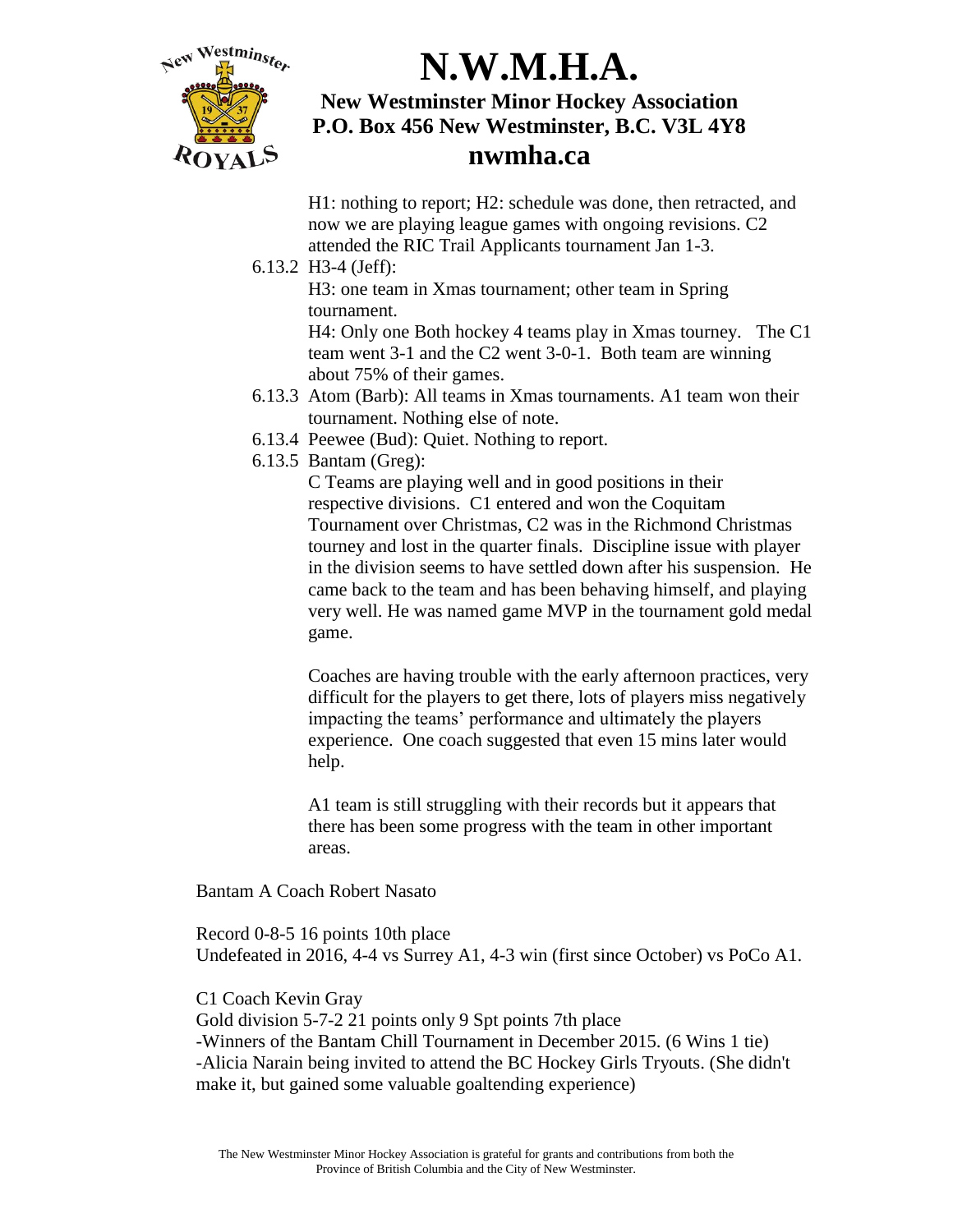

### **nwmha.ca**

C2 Coach James Musgrave. Record Green division 7-4-2 26 pts 4th place We are awesome, In a tie for 2nd/3rd as of Christmas with only 3 losses. Made it to the final day (Quarter-Finals) at the Richmond Tournament before Christmas.

The contribution of the Semkew family to this team (Cindy as Manager, Brad as back up assistant coach on the bench and goalie coach at all practices) as well as the association as a whole (Brad coaches their other son in Midget, and Cindy may Manage) has been incredible

C3 Coach Kurtis Lyons

Record Orange Group 7-3-2 26 points 3rd place

Team is a hard working group. Boys are buying into the team first program and we win our fair share of games, no blow outs either way.

6.13.6 Midget (Jennifer): Midget A1 in Flight 2; Won Silver at the Herb House Tournament. Special thanks to Beth McNaughton, Kevin Wooley & Bud Sage for the A.L. patches the Midget A1 team will wear on their jerseys for the remainder of the season. This is in honour of Aaron Lougheed the Midget A1 assistant coach from the last few years, who tragically died in a traffic accident Dec. 22/15.14 GP 4W 9L 1T 7th/ 12 teams.

> Midget A2 in Flight 5; 14 GP 8W 4L 2T tied for 2nd/ 12 teams & is doing well.

Midget C1 in Gold Group; Won Gold in the Herb House Tournament; 11 GP 4W 5L 2T 4th/ 12 teams.

Midget C2 in the Gold Group; 8GP 4W 4L 8th/ 10 teams; Has played 6 games less than the 2nd place team that has played 14 games. Is 5 points behind the C1 team in 4th place.

Midget C3 in the Green Group; 11 GP 5W 6L 8th/9 teams 4 points away from  $4^{\text{th}}$ .

- 6.13.7 Juvenile (Christel): Nothing to report.
- 6.13.8 Past President (Ross): Nothing to report. Herb House tournament was great. Thanks to Daniel and the many volunteers.
- 7 Date of Next Meeting: February 9 2016. **Action:** Vandy to book room.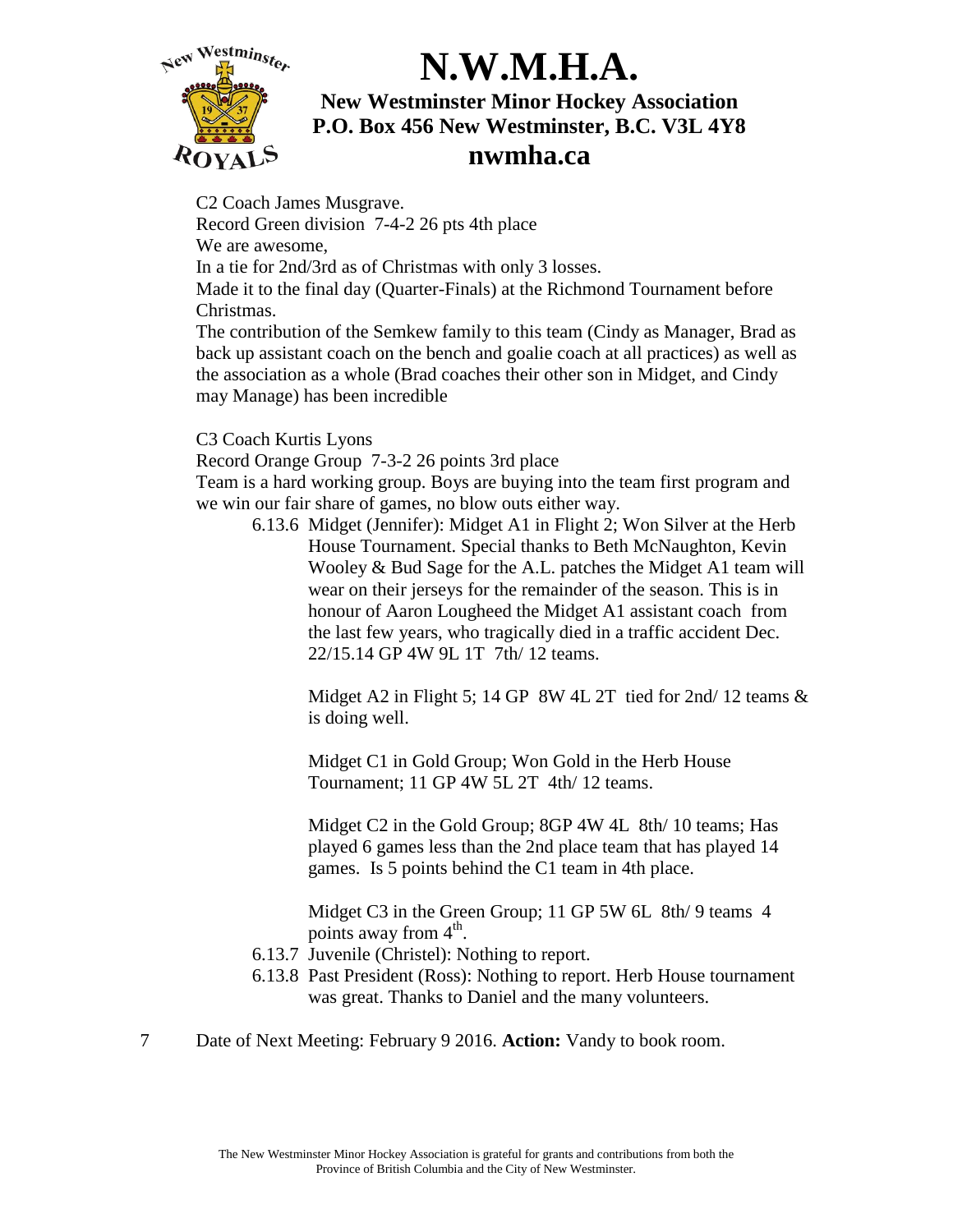

POLICY RECOMMENDATIONS:

#### **POLICY NUMBER 5.7 SCHOLARSHIP COMMITTEE (with Vandy edits)**

1. The scholarship committee will consist of the Juvenile Division Manager, the Midget Division Manager, the Head Coach of NWMHA and the Chairperson appointed by the Executive.

2. The mandate of the committee is to review and decide on the awarding of scholarships.

Recommend, point 1 be changed to:

1. The scholarship committee will consist of the Treasurer (Chair), President, Juvenile Division Manager, the Midget Division Manager, and the Coach Coordinator of the NWMHA.

Rationale, Treasurer is the one who has to administer this and track for payment.

#### **POLICY 4.4 COACH SELECTION – REP AND HOUSE TEAMS (with Vandy edits)**

Add the following, or similar wording:

13. The coach selection committee will monitor the conduct, performance and dedication of all coaches within NWMHA and has the power to remove a coach if, in the determination of the committee, it is in the best interest of the association. 14. Decisions by the committee to remove a coach are subject to appeal only with respect to the process followed and not with respect to the judgment of the committee.

Rationale, we passed a motion years ago to deal with a problem coach, had this been in policy it would have made life easier. Several associations have had issues lately and by not having a policy we are vulnerable to appeals and, in some cases, legal action.

#### AWARD renaming:

#6 - N.W.M.H.A. Juvenile Award (Plaque and either registration for the following season or \$300 scholarship towards higher education)

- Skater or goalie, usually first or second year Juvenile Division
- Same criteria as Scott Stacey Award

Propose, renaming this award: CHUCK CAMPBELL AWARD, from NWMHA Juvenile Award

Rationale, no one has given more to NWMHA over the last 25 years than Chuck.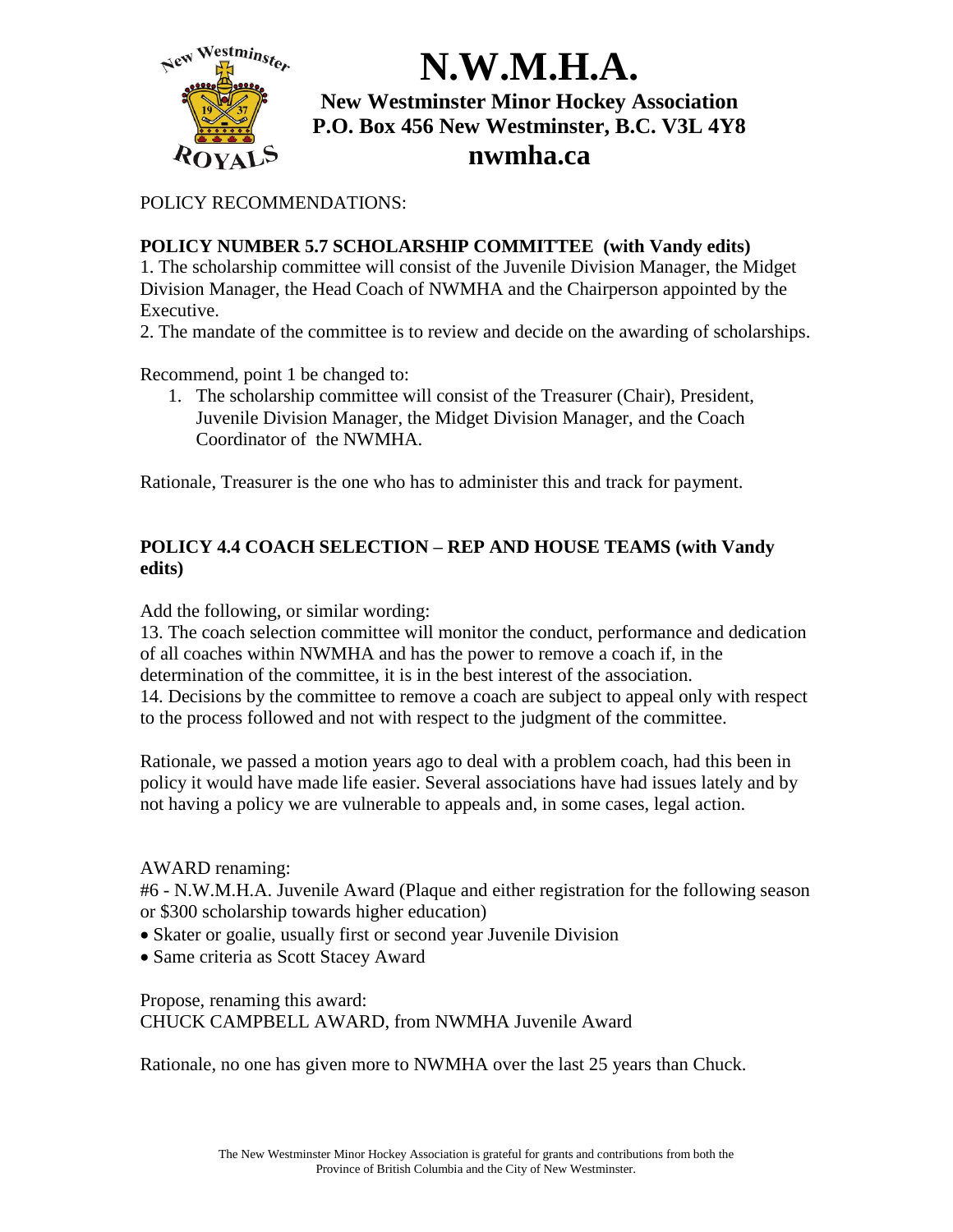

#### **5.2 Hometown Hockey:**

- 1- Planning: Daniel and Rob
- 2- Activation Games: Four were selected to maximize surrounding games. Atom A1 - they normally play at 6 pm on Tuesdays Atom C1 - they normally play at 1:45 pm on Saturdays (Hockey 1 and 4 games are adjacent) Atom C3 - they normally play at noon on Sundays (Hockey 2 and Atom C2 are adjacent)

PeeWee A1 - they normally play at 3:15 pm on Sundays (PeeWee C2 and a Bantam team play adjacent)

- 3- Promotion:
	- a. Record Pull out Ad, DANIEL for content, EXEC help to fund raise. \$3600 + tax. Need 3 weeks.

**Motion:** To request funding up to \$3600 + tax to develop an insert to advertise Hometown Hockey. Motion: Daniel; Second: Kurt. Carried. **Action:** Bud, Jennifer, Kevin, Kelly and Tracy to join Daniel and Dave to work on fundraising strategy.

- b. Email Blast: JANET to send email from ROB and PDF.
- c. Web site, locking front page photo for 2 wks with PDF.
- d. Shirts, BUD: Design, Sizing, How Many (players, 4 coaches per team) **Action:** Bud will work to have the shirts in time. Order back by Jan25th. Decision is grey shirts.
- 4- February 12, launch:
	- a. 3:30-4:30pm QPA Rogers PAZ Pep rally
	- b. 4:30-7:30pm BBQ pit
	- c. 4:30-5:30pm NWMHA skate………..need special event sanction. ROB Red jerseys – kids; white jerseys – volunteers. BETH to supervise.
	- d. 5:30-7:30pm Video Lounge
	- e. 6:00-7:30pm Bantam A1 game: PRIZES AWARDED during gam
		- i. Rob to book exhibition game in case playoff game not on date.
- 5- H1 H2: Feb 12, 3:30-4:30pm
	- a. players bench and behind to observe pep rally
	- b. Coaches to clear them out ASAP after pep rally to allow stage removal.
- 6- PARKING: Feb 11-14
	- a. DM's to ask teams to advise ALL opposition teams Feb 11-14 of significant parking restrictions. Details to follow, but street parking may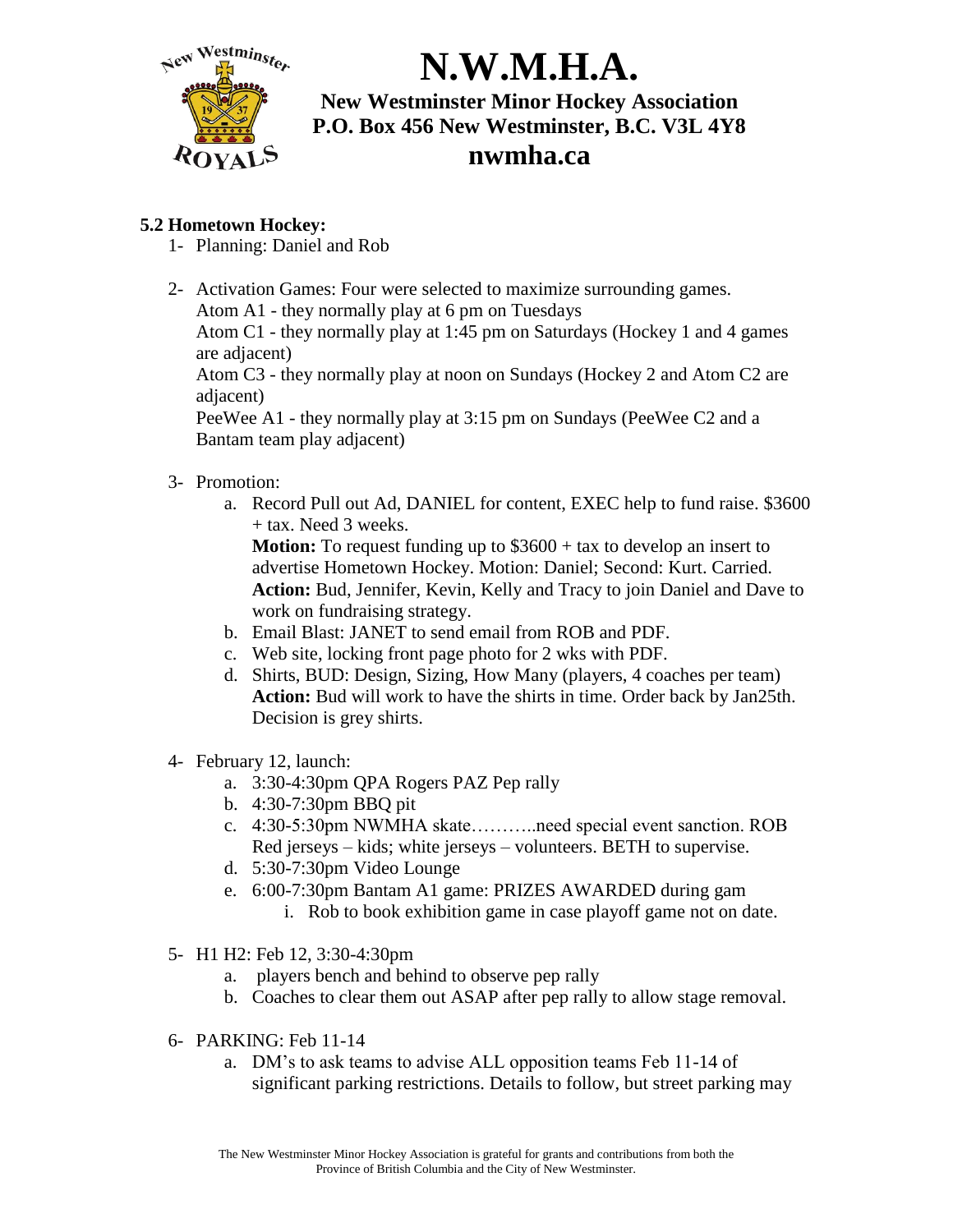

be needed. **Action:** Advise teams & opponents. Parking map will be available.

- b. ROB to advise PCAHA and Presidents' C league as well.
- 7- VIP teams: Sunday Feb 14
	- a. Top 5 selling teams from Giants event to be named to VIP tent area. DAVE advise Rob, and I will advise Ron Booth. Teams are: H4 C1, H4 C2, H3 C1, H2 C2, H2 C1
	- b. Start 12:30-1:30pm until approx. 5pm
- 8- Cheer event is a National competition, see BC Hockey bulletin sent out in December
- 9- February 13, SATURDAY.........Rogers still to advise
- 10- February 14, SUNDAY…………..Rogers still to advise.

#### **SEE EMAIL BLAST BELOW.**

**SUBJECT:** You're Invited to Participate in Roger's Hometown Hockey events Feb 12-14 - One Month Countdown

Dear NWMHA parents & players,

Last year it was announced that New Westminster was chosen to be the host city for the nationally televised Roger's Hometown Hockey broadcast. Well known sports broadcaster **Ron Maclean** and the entire crew will be setting up large temporary studio just south of the Queen's Park Arena front entrance.

On behalf of the NWMHA, I am pleased to invite you and your entire family to participate in three days of fun activities. We are kicking off the whole event with a community rally being planned at Queen's Park Arena on Friday Feb 12th.

Make sure to mark your calendars for all of the following free events:

#### **Friday Feb 12th:**

- **Rogers Hometown Hockey Crew Pep rally**, including a special performance by The Hockey Circus (3:30-4:30 pm) QPA
- **Free public skate** at QPA for any NWMHA registered hockey player wearing their jersey. There will be a number of great prize giveaways. (4:30-5:30 pm)
- **Outdoor BBQ** organized by the City of New Westminster (4:30-7:30 pm)
- **Video Lounge** (5:30-7:30pm)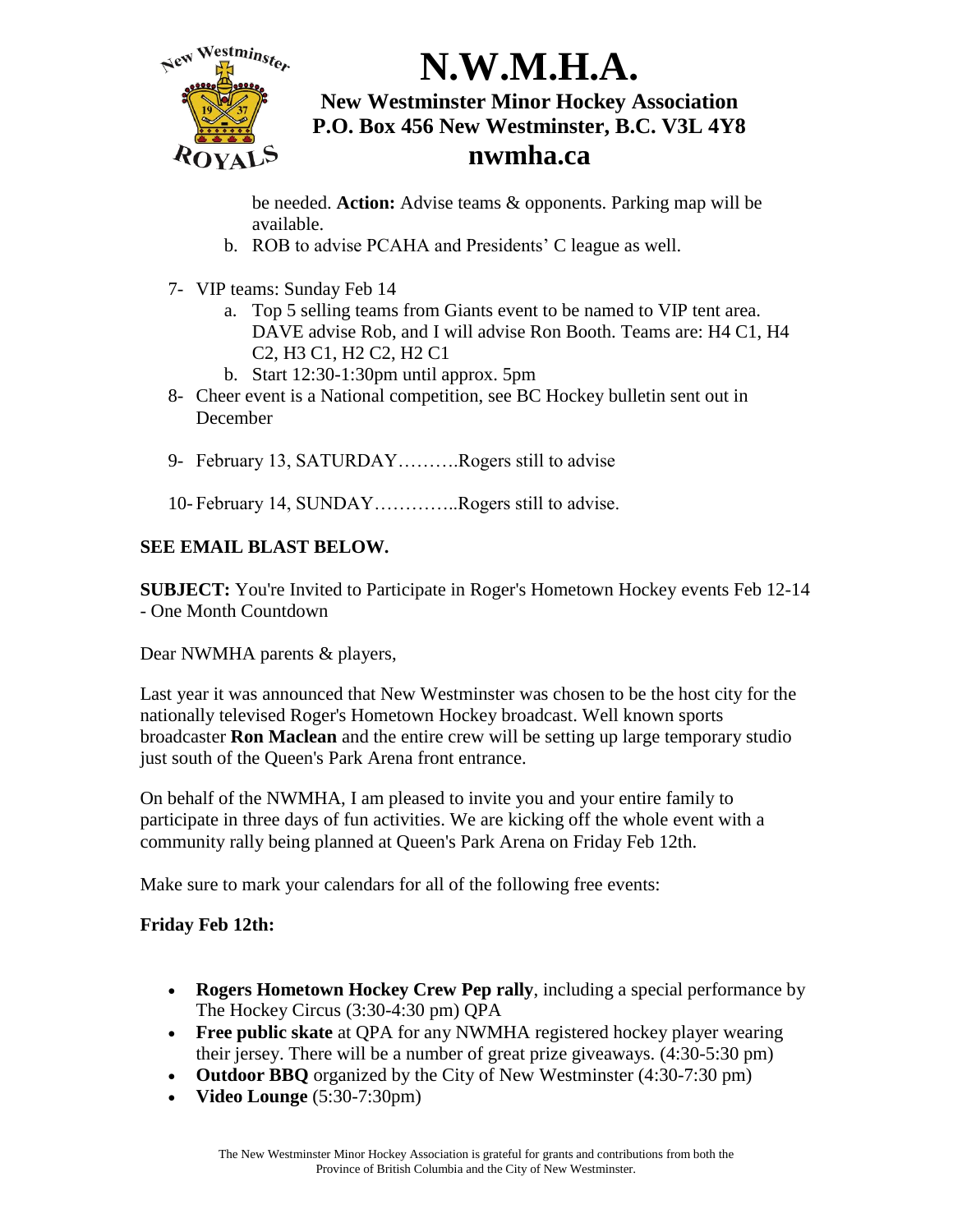

- **Watch a Bantam A1 hockey** game featuring our NWMHA bantam A1 team vs an opponent to be determined (may be a playoff game) **Loads of free prizes** being given away including signed jerseys and sticks from several NHL players + one free night and breakfast at the **Fairmont Chateau Whistler Hotel.** (Game starts at 6 pm)
- GRAND PRIZE, at the end of the game, someone in the audience will win a trip for 2 to Las Vegas (or equivalent) valued at \$2000 (no purchase necessary) sponsored by **Derrick Thornhill and the team at Park Georgia Realty.**

#### **Saturday Feb 13th:**

We need more details from Rogers

#### **Sunday Feb 14th**

We need more details from Rogers

As the Feb 14th broadcast is taking place on Valentine's Day...be sure to wear our team colour RED for the cameras!

Be sure to check out our website at [www.nwmha.ca](http://www.nwmha.ca/) for the latest information. Hope to see you there as we paint the Royal City red and make our mark on the national stage!

Sincerely,

Rob Nasato

President